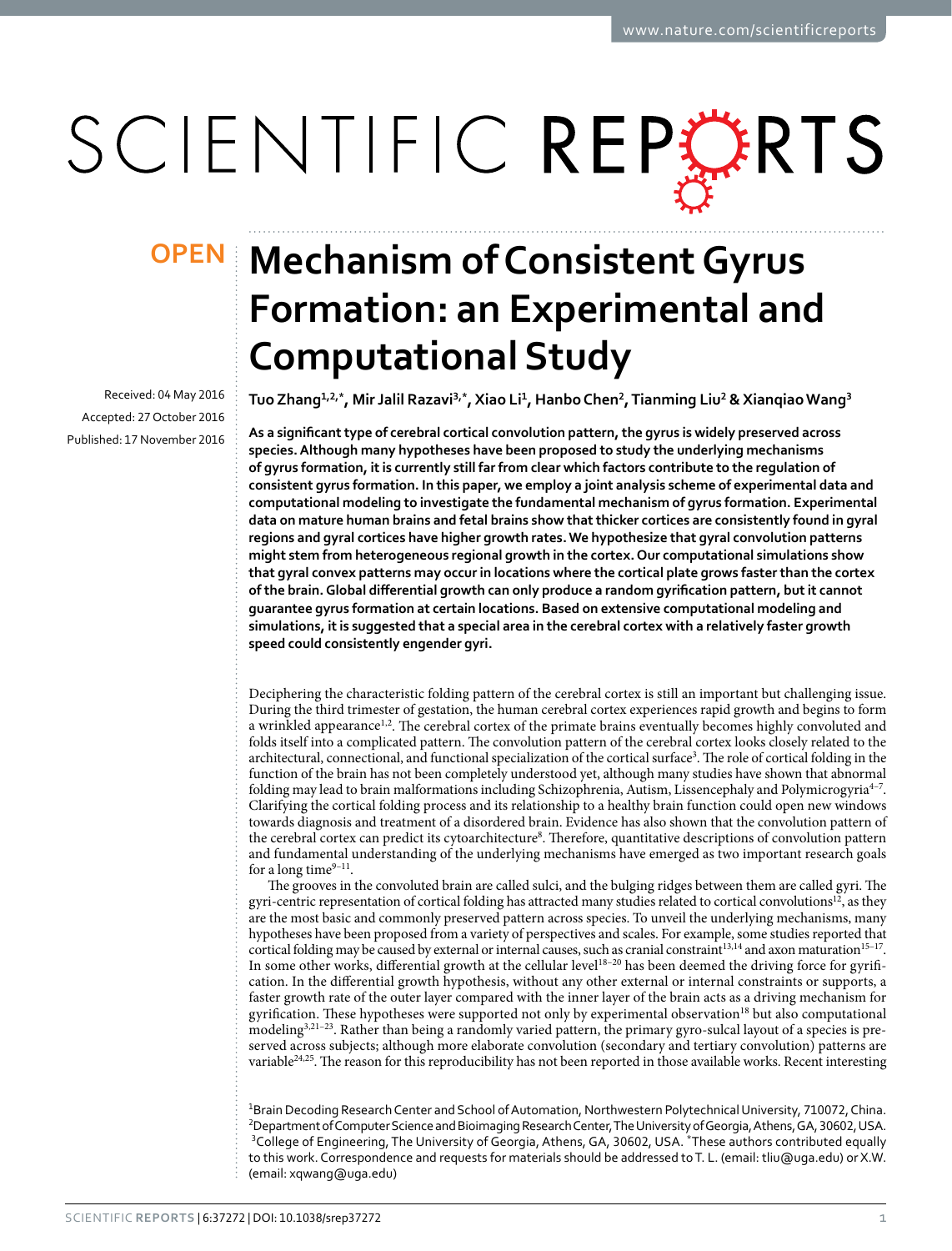genetic studies report a number of discoveries towards potential fundamental regulators<sup>26–29</sup>. For example, radial/ lateral cortical expansion is reported<sup>[28](#page-9-0)</sup> to cause gyri formation, but more support is still needed to bridge the gap between the genetic foundation and phenotypic response. The degree of cortical folding has been reported to uniformly scale across all cortices as a function of the product of cortical surface area and the square root of cortical thickness<sup>30</sup>. It suggests that geometric parameters should be considered to analyze the mechanical specification of a developing brain. With this idea in mind, the past several years have witnessed computational modeling evolving into an influential technique for validating or verifying experimental results, supporting and augmenting analytical models<sup>31</sup>. For example, finite element (FE) analysis has offered noteworthy insights into the growth, instability, morphogenesis, and functions of the brain<sup>[32](#page-9-3),33</sup>. Recent 2D and 3D FE models have been designed and implemented to elucidate the role of mechanical parameters during brain development<sup>[23,](#page-8-15)31</sup>. Interestingly, results show that morphological abnormalities related to the developing brain can be presented by mechanical models[34](#page-9-5),[35](#page-9-6). In a recent study, considerable advancement has been made with respect to the modeling of the morphological evolution of the developing brain, but many questions remain unanswered which beg for further analytical, computational, and experimental investigations. For example, why are the primary cortical convolutions within each species highly correlated and consistent rather than random, and what factors count for this consistency as regulators? Therefore, here we would like to attempt to answer, experimentally and computationally, why special areas in the brain form gyri, what factors could affect this mechanism, and how these parameters control the consistency of patterns.

For the experimental analysis, we adopt macro-scale structural T1/T2 weighted MRI data to study the effect of growth rate of the cortical surface on gyrus-sulcus formation. The advantage of the structural MRI data is that gyrus-sulcus convolution patterns can be clearly revealed via a 3D cortical surface reconstruction technique<sup>36</sup>. However, as the cortical growth rate is a micro-scale characteristic and is difficult to measure in a direct way, we thus use the cortical thickness measured on the structural MRI data instead to infer the relationship between the growth rate and the gyro-sulcal pattern. The relationship between gyro-sulcal patterns and cortical thickness has been reported in many previous studies<sup>[37–39](#page-9-8)</sup>. In those studies, gyral regions are found to have thicker cortices as well as more neurons than sulcal regions. However, this relationship was usually investigated on matured brains because of their elaborated folding patterns which are difficult to find on the fetal cortex. Also, this relationship does not directly reveal the causality between the two factors<sup>40</sup>. In recent genetic studies<sup>[41](#page-9-10),[42](#page-9-11)</sup>, genes such as Trnp1 and Cdk4/CyclinD1 are reported to regulate the neuron migration process and cause regionalized cortical folding patterns. For example, low expression of Trnp1 in the ventricular zone results in more neurons migrating to the corresponding cortical plate, and further causes the radial and lateral expansion of the cortex which can engender convex folding patterns. Based on these aforementioned works, we infer that more gene-regulated neuron migration will lead to faster cortical growth, which further results in convex folding patterns (Fig. S1(b–d)). In order to support this hypothesis from the imaging data perspective, we use longitudinal fetal MRI atlas data in this work to measure the growth rate of different folding patterns.

For the computational analysis, we use a 3D plate model consisting of a double-layer soft tissue to represent a small piece of the brain (Fig. S1(a)). The top layer represents the developing cortical plate (cortex) and the bottom layer is the core of the brain which is considered as a simple organization of the subplate, intermediate zone, and ventricular zone<sup>[35](#page-9-6)</sup>. The Dynamic-Explicit solver in the ABAQUS software is implemented to perform morphological evolution of the growing brain. Special areas in the top layer, in which the growth rate and stiffness are different from other cortical regions, are applied to study the structural mechanism for gyri formation.

#### **Results**

**Experimental analysis results.** First, we extract data for the thickness of the cortices across a variety of cortical regions from ten subjects in HCP dataset as well as their parcellation annotations (Destrieux parcellation scheme). The parcels which are explicitly identified as gyri or sulci are used. The averaged cortical thickness within a parcel is computed and reported in [Table 1](#page-2-0). For each parcel, the average is computed over vertices and subjects. On average, vertices in gyral regions across all subjects have cortices (2.91±0.89*mm*), which are significantly thicker than those in sulcal cortices  $(2.91 \pm 0.81 \, \text{mm})$  with a small *p*-value  $(1.01 \times 10^{-29})$  for the unpaired *t*-test. The null hypothesis is that the two groups have equal means with equal variances. This discrepancy is also confirmed by thickness values averaged across individuals (Tables S1, S2, S3, S4, S5, S6, S7, S8, S9 and S10). Referring to the assumption that faster growth rates in the developing stage might result in thicker cortices in the matured brain, these results imply that cortices with faster growth rates have a greater chance to give rise to gyri formation.

Further, the change of the cortical thickness over time on the longitudinal fetal MRI atlas data provides more straightforward evidence towards the assumption that faster growth rates consistently engender gyral regions. Specifically, we first obtain the cortical thickness for each vertex on white matter surfaces from the 25<sup>th</sup> week to the 31<sup>st</sup> week. Second, we use the spherical registration method<sup>43</sup> to warp white matter surfaces from the 25<sup>th</sup> week to the 30<sup>th</sup> week to the 31<sup>st</sup> week surface. Based on these results, correspondence among vertices on surfaces over time is established. Then, we use the linear regression model to fit the cortical thickness curve for each vertex on the 31st week surface. The slope of the regression fit is used to represent the growth rate of the cortex. Cortices with fast growth rates are expected to have large slope values. It is noted that we choose fetal atlases from the 25<sup>th</sup> week to the 31<sup>st</sup> week and map the results to the 31<sup>st</sup> week because the 25<sup>th</sup> week cortex is smooth whereas many major gyri and sulci are identified on the  $31<sup>st</sup>$  week surface<sup>44</sup> (see [Fig. 1\(b\)](#page-2-1)), such as the central sulcus, precentral gyrus, postcentral gyrus, and the gyri and sulci on the temporal lobe. On the 31st week surface, we compute the maximal principal curvature (MPC, [Fig. 1\(a\)\)](#page-2-1) and use it as a descriptor of gyro-sulcal patterns. Generally, gyri have positive MPC values whereas sulci have negative values. Therefore, we separate vertices into two groups, those with positive MPC values and those with negative values. We conduct *t*-tests on the two groups to test the alternative hypothesis that the positive group mean is not equal to the negative group mean. We also conduct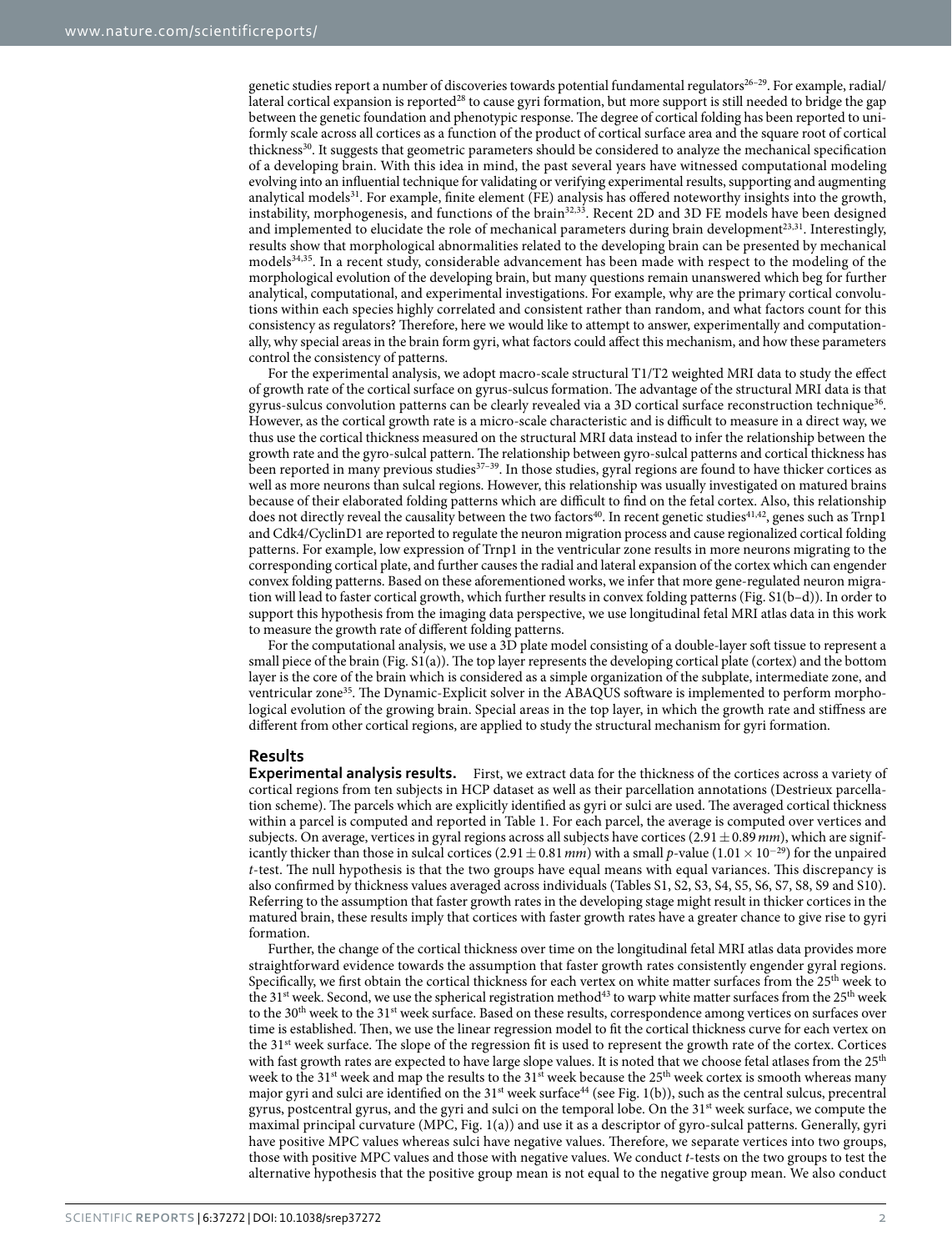<span id="page-2-0"></span>

| Gyri                    | <b>Thickness</b> | Sulci                     | <b>Thickness</b> |
|-------------------------|------------------|---------------------------|------------------|
| G_cingul-Post-dorsal    | 3.14             | S calcarine               | 2.19             |
| G_cingul-Post-ventral   | 2.36             | S central                 | 2.09             |
| G_cuneus                | 2.15             | S_cingul-Marginalis       | 2.48             |
| G_front_inf-Opercular   | 3.09             | S_circular_insula_ant     | 3.17             |
| G front inf-Orbital     | 3.08             | S_circular_insula_inf     | 2.80             |
| G_front_inf-Triangul    | 2.92             | S_circular_insula_sup     | 2.91             |
| G_front_middle          | 2.90             | S_collat_transv_ant       | 2.88             |
| G_front_sup             | 3.08             | S_collat_transv_post      | 2.33             |
| G_Ins_lg_and_S_cent_ins | 3.31             | S front inf               | 2.61             |
| G_insular_short         | 3.73             | S_front_middle            | 2.57             |
| G_occipital_middle      | 2.86             | S_front_sup               | 2.73             |
| G_occipital_sup         | 2.45             | S_interm_prim-Jensen      | 2.61             |
| G_oc-temp_lat-fusifor   | 3.14             | S_intrapariet_and_P_trans | 2.46             |
| G_oc-temp_med-Lingual   | 2.23             | S_oc_middle_and_Lunatus   | 2.34             |
| G_oc-temp_med-Parahip   | 3.18             | S_oc_sup_and_transversal  | 2.41             |
| G_orbital               | 2.97             | S_occipital_ant           | 2.63             |
| G_pariet_inf-Angular    | 2.97             | S_oc-temp_lat             | 2.79             |
| G_pariet_inf-Supramar   | 2.96             | S_oc-temp_med_and_Lingual | 2.60             |
| G_parietal_sup          | 2.56             | S_orbital_lateral         | 2.50             |
| G_postcentral           | 2.42             | S_orbital_med-olfact      | 2.49             |
| G_precentral            | 2.97             | S_orbital-H_Shaped        | 2.85             |
| G_precuneus             | 2.85             | S_parieto_occipital       | 2.45             |
| G rectus                | 2.74             | S_pericallosal            | 1.83             |
| G subcallosal           | 2.78             | S_postcentral             | 2.39             |
| G_temp_sup-G_T_transv   | 2.84             | S_precentral-inf-part     | 2.69             |
| G_temp_sup-Lateral      | 3.27             | S_precentral-sup-part     | 2.62             |
| G_temp_sup-Plan_polar   | 3.40             | S suborbital              | 2.83             |
| G_temp_sup-Plan_tempo   | 2.83             | S_subparietal             | 2.68             |
| G_temporal_inf          | 3.20             | S_temporal_inf            | 2.82             |
| G_temporal_middle       | 3.27             | S_temporal_sup            | 2.78             |
|                         |                  | S_temporal_transverse     | 2.75             |
| Avg.                    | $2.91 \pm 0.89$  |                           | $2.59 \pm 0.81$  |

**Table 1. The averaged cortical thickness (***mm***) of gyri and sulci.**



<span id="page-2-1"></span>**Figure 1. Comparison between cortical folding patterns and cortical growth rates.** The white matter surface of the 31st week fetal brain atlas is used as a reference. (**a**) Maximal principal curvature (MPC) measured on the surface is used to represent the gyro-sulcal folding patterns. Convex patterns have positive MPC values whereas concave patterns have negative values. (**b**) Growth rate is computed vertex-wise based on the cortical thickness values from the 25<sup>th</sup> week fetal brain to the 31<sup>st</sup> week fetal brain. The spherical registration method<sup>[43](#page-9-12)</sup> is used to warp the other white matter surfaces (from the 25<sup>th</sup> week to the 30<sup>th</sup> week) to the 31<sup>st</sup> week one and correspondences between vertices across time are established accordingly. Growth rate is defined as the slope of the linear regression fit to the cortical thickness curve.

unpaired right tail *t*-tests to test the alternative hypothesis that the positive group mean is greater than the negative group mean. The *p*-values are reported in [Table 2](#page-3-0). It is worth noting that 51% of the vertices have their *R*<sup>2</sup>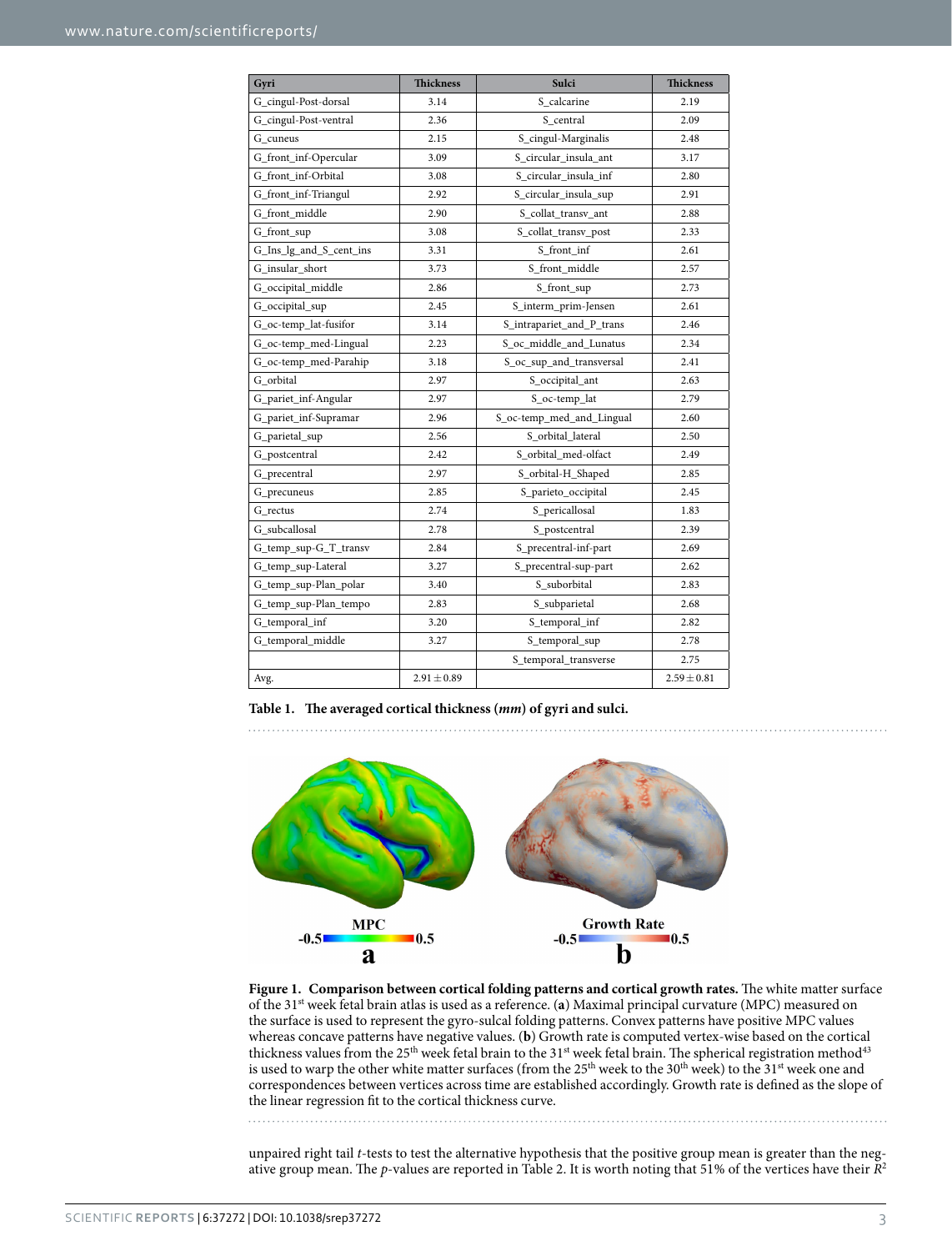<span id="page-3-0"></span>

| <b>Gyral Vertices Mean <math>\pm</math> Std</b> | Sulcal Vertices <i>Mean</i> $\pm$ <i>Std</i>   <i>p</i> -value (Right Tail) |                        | <i>p</i> -value (Two Tails) |
|-------------------------------------------------|-----------------------------------------------------------------------------|------------------------|-----------------------------|
| $0.35 \pm 0.26$                                 | $0.10 + 0.26$                                                               | $4.31 \times 10^{-98}$ | $2.16 \times 10^{-98}$      |

**Table 2. Slopes of regression fit and unpaired** *t***-test between the two groups of vertices, the group of gyral vertices with positive MPC values** *vs***. the group of sulcal vertices with negative MPC values, in terms of their cortical growth rates.** It is noted that this analysis is only performed on the vertices, whose cortical thickness curves are well fitted by the linear regression model ( $R^2 \ge 0.6$ ).



<span id="page-3-1"></span>**Figure 2. Morphological evolution of a growing brain model.** (**a**) Initial perturbation before simulation; (**b**) Instability initiation; (**c**) Folding after instability; (**d**) Convoluted pattern.

values, used to evaluate the performance of regression, higher than 0.6, indicating the linear model is qualified to a certain degree. It also suggests that not all cortical thickness curves are well predicted by linear regression model. Other models such as exponent model could potentially better predict the cortical growth. Lower *R*<sup>2</sup> values could also be attributed to other reasons such as registration errors, though the selection of model and improvement of registration method are not in the scope of this work. Therefore, with the choice of linear model, we only perform the abovementioned statistical analysis in [Table 2](#page-3-0) on 'trustworthy' vertices, whose  $R^2$  values are above 0.6. It is seen in [Table 2](#page-3-0) that gyral patterns (positive MPC vertex group) have greater cortical growth rates than sulcal patterns (negative MPC vertex group). This result provides more direct evidence to the assumption that faster growth rates engender gyral regions.

In summary, those experimental results suggest that thicker cortical regions consistently engender gyral patterns. They further imply that heterogeneous growth in cortical regions (rather than a global homogeneous differential growth) with faster growth rates might consistently produce a gyral pattern at that location. Therefore, in the following computational experiments, heterogeneous growth rates are assigned to different regions (see the special area in Fig. S2) to further explore how the consistent gyrus forms at a fast growing location.

**Computational Results.** *Homogeneous growth in the cortex*. In order to single out the determining factors in gyri formation, we first perform a series of simulations with homogeneous growth in the cortex and consider them as control studies. [Figure 2](#page-3-1) shows a typical evolution process of a growing brain model with a homogeneously growing cortex: (a) first the model starts to expand in both the normal and vertical directions; (b) after a certain amount of growth, instability is engendered due to the substantial compressive stresses in the confined but growing cortex; (c) the cortex after instability starts to wrinkle and then fold, forming gyri and sulci; (d) with the continuation of growth, folds become more convoluted and self-contact occurs between gyri. Homogeneous growth in the cortex produces convolution patterns with gyri and sulci as we expect, but the gyri or sulci formation sites in the convoluted model seem unpredictable and this formation process may be considered as a random process.

To confirm the randomness of the gyri or sulci sites in the model with a homogeneous cortex, we perform a series of simulations with the same model specifications (growth rate, geometric parameters and material properties) except for small initial perturbations. [Figure 3](#page-4-0) shows that different initial perturbations lead to the formation of gyri and sulci in different locations, in contrast to [Fig. 2.](#page-3-1) It can be seen that the qualitative or overview features are almost the same in the three models but the locations for gyri formation are quite different and random by tracing the center area of the cortex. The center area of the cortex can be on a gyrus, the wall of a gyrus, or even a sulcus as shown in the subplots of [Fig. 3.](#page-4-0) These findings suggest that homogeneous growth in the cortex fails to cause consistent gyrus or sulcus formation on a special site. The size of folds is not a target of this study, but for finding a relationship between the size of folds and cortex thickness in both imaging data and FE model please check references<sup>23,45</sup>.

*Heterogeneous growth in the cortex.* Following the control study, we test our hypothesis that heterogeneous growth in the cortex can regulate the site of gyri or sulci formation by considering that a small area in the center of cortex section grows faster than other parts of the cortex. In computational models, we suppose that the special area grows 1.2 times faster than other cortex areas. This value is estimated from the experimental data which indicates that the thickness of gyri is roughly 1.2 times the thickness of sulci as shown in [Table 1](#page-2-0). [Figure 4](#page-4-1) shows a typical evolution process of a growing brain model with a special area in the cortex growing faster than the rest of the cortex. It experiences a similar evolution process as the one discussed in [Fig. 2,](#page-3-1) but there is a gyrus formed in the special area.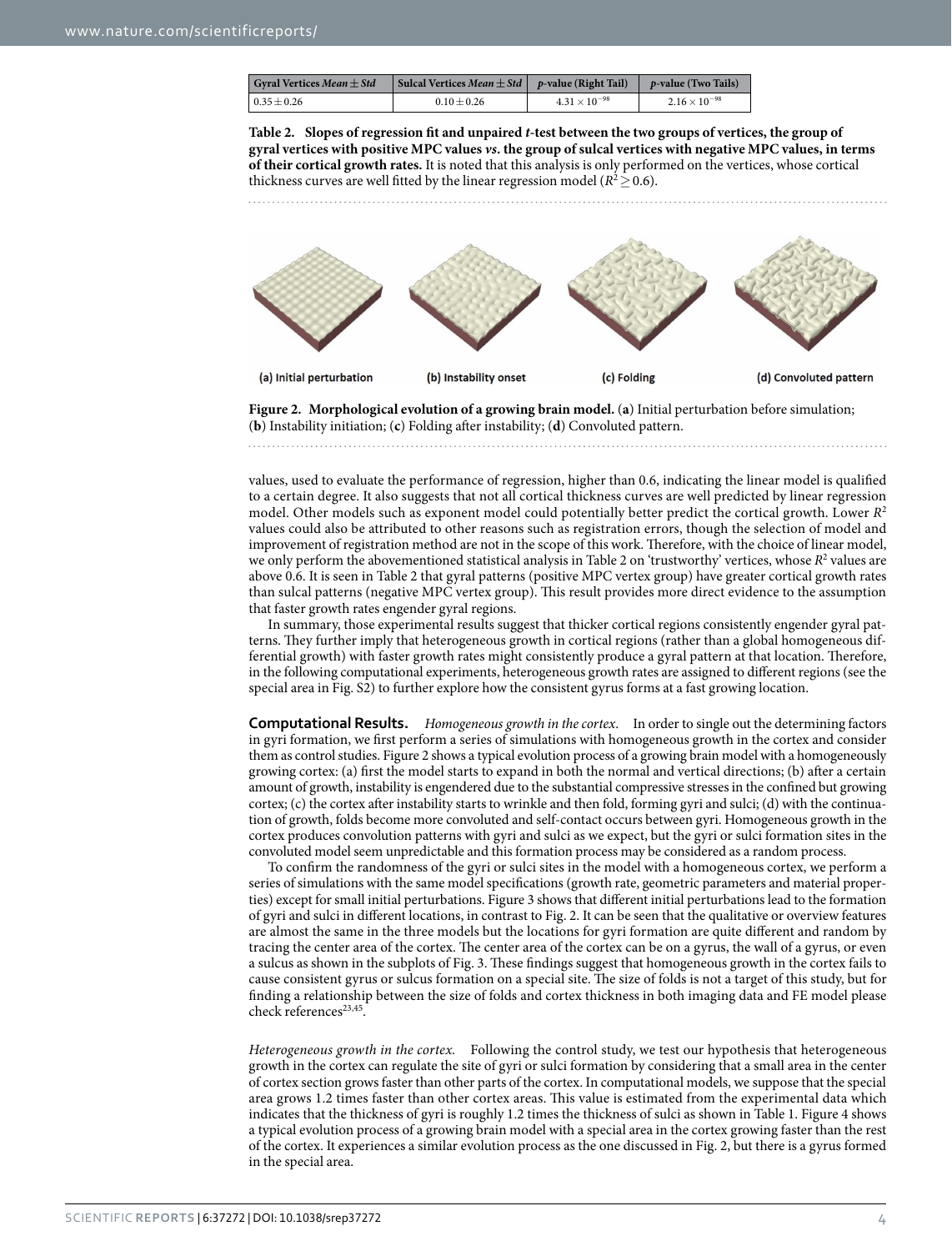

<span id="page-4-0"></span>**Figure 3. Different initial perturbations cause the center of the cortex to be located in different positions.**  (**a**) On the top of a gyrus; (**b**) On a sulcus; (**c**) On the wall of a gyrus.



<span id="page-4-1"></span>**Figure 4. Morphological evolution of a growing brain model with heterogeneous growth in the cortex.**  (**a**) Initial perturbation before simulation; (**b**) Instability initiation; (**c**) Folding after instability; (**d**) Convoluted pattern. The special area is on the top of a gyrus after convolution. 

<span id="page-4-2"></span>

|       | Homogeneous growth in<br>cortex | Heterogeneous growth in<br>cortex |
|-------|---------------------------------|-----------------------------------|
| gyri  | 14                              |                                   |
| sulci | 19                              |                                   |
| banks |                                 |                                   |
| sum   | 50                              |                                   |

**Table 3. Statistical results of the gyri and sulci formation in two growth models.**

An interesting question arises that what the role of the special area in the cortex plays on gyri or sulci formation. In other words, how does the introduction of the special area with a faster growth rate change the phase diagram of gyri formation on the special area when other parameters are kept intact, e.g. initial perturbations, growth ratio of the cortex, even mesh size of the model? Based on the comparison between the homogeneous growth and heterogeneous growth results [\(Figs 2](#page-3-1) and [4](#page-4-1)), it is inferred that a gyrus will be formed in areas which have more growth in contrast to other areas of the cortex.

In order to validate the aforementioned hypothesis, we run a substantial amount of cases (fifty cases with homogeneous growth and fifty cases with heterogeneous growth). Because the special region in the heterogeneous experiment is located in the center of the cortex, the folding patterns of the center area in these experiments are collected and shown in [Table 3](#page-4-2). It can be seen that there is a very high possibility (94% chance) to form a gyrus in the special area under heterogeneous growth while the formation of gyri, sulci or side of gyri (banks) on the center area with the homogenous growth models share almost even chances.

*Effect of stiffness.* Another parameter worthy of studying is the stiffness of the special area, which is hypothesized to play an important role on gyri formation<sup>[34](#page-9-5)</sup>. In the model, we let the cortex have a fixed, homogeneous growth rate but the shear modulus of the special area in the cortex is higher than other parts of the cortex. In order to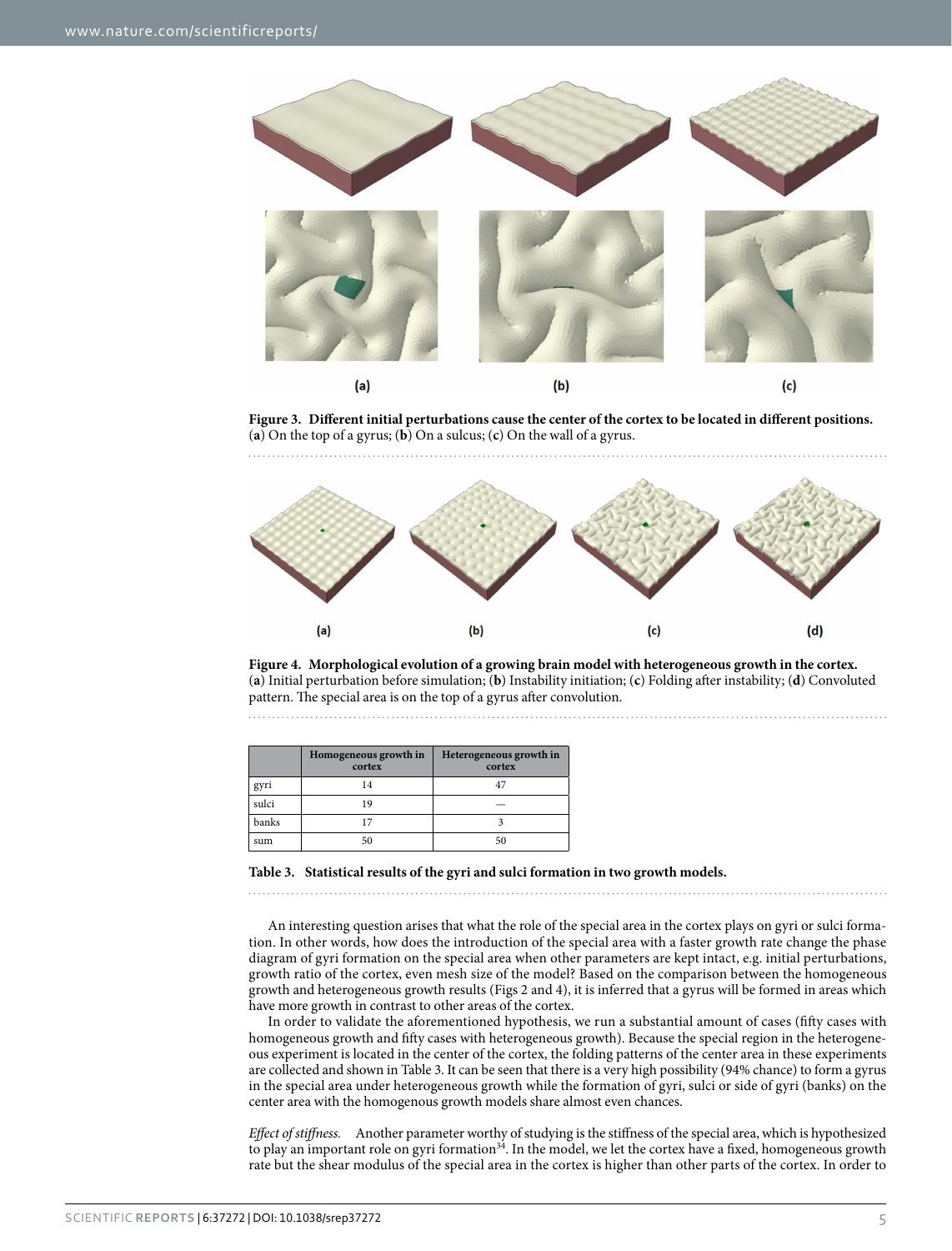

<span id="page-5-0"></span>**Figure 5. Morphological evolution of a growing cortex with the stiff area in the center.** (**a**) Stiff area starts to move downward; (**b**) Instability initiation; (**c**) Folding after instability; (**d**) Convoluted pattern.

mimic real brain growth, we define the shear modulus of the special area as a growth-dependent factor, which means the shear modulus of the special area at the beginning of the growth is the same as the main cortex and it will increase step by step until the final value is two times higher than the initial value in the cortex. As what we did in the previous case study, we perform plenty of computational cases only with different initial perturbations in the models. Results interestingly show that stiffness increase in the special area always leads to sulci formation on the special area, suggesting a possible mechanism for sulci formation. [Figure 5](#page-5-0) shows the morphological evolution of the growing cortex with a stiff special area in the center. When the stiffness of the special area is increased to 4 or 8 times that of the other regions, the same result of sulci formation in the special area site is observed. It is known that the creation of cortical layers follows an inside-out order[46](#page-9-15). The earlier deeper layers (layer V and VI) contain pyramidal neurons which give rise to corticocortical axons and axons connecting the cortex and subcor-tical structures<sup>[47](#page-9-16),48</sup>, while the older layers (layers II, III and IV) contain numerous stellate neurons and smaller pyramidal neurons, which give rise to intracortical axons<sup>[49](#page-9-18)</sup>. Because it has been reported<sup>38[,39](#page-9-20)</sup> that gyral regions have thicker, deeper layers while sulcal regions have relatively thinner, superficial ones, it is intuitive to associate these reports with our results that stiffer cortices consistently produce sulci. Therefore, we postulate that during the formation of superficial layers, the greater stiffness of the special areas mimicking more intracortical axons and stellate neurons in special areas may induce further sulcal region formation within a certain context, which adds to our previous understanding that denser fiber connections (mainly comprising corticocortical and cortico-subcortical axons) could induce gyri-sulci formation.

#### **Conclusion**

In this work, we employ experimental data analysis and computational modeling to study the mechanism of consistent gyri formation. From the experimental data analysis results, we confirm that gyri have significantly thicker cortices than sulci. The gyral thickness growth rate is also found to be faster than the sulcal growth rate upon analysis of longitudinal fetal brain data over a period of time (25-31 pcw). Those observations are subsequently reproduced in computational studies. Computational results show that the widely known differential growth theory can only produce unregulated convolution and it cannot predict a gyrus at a certain location, whereas consistent and reproducible convolution patterns on the cerebral cortex are regulated by regional growth heterogeneity, and special areas with a faster growth rate consistently engender gyri. Previous studies show that elliptical brains fold mainly in the longitudinal direction, while rounder brains prefer to fold in the transverse direction. Results reveal that gyrification is greatly controlled by the variability of brain profile. Curvature postpones formation of instability while in a heterogeneous system instabilities occur first in regions of lowest curvature. However, in previous studies there is no exact answer to the question: what is the dominating factor for gyrus formation if the curvature is constant in a special region? We can observe that different regions with the same initial curvature before folding could develop both gyri and sulci after folding. Therefore, although initial curvature or perturbation affects the pattern selection, these factors alone cannot guarantee exact formation site of gyri or sulci. In our simulation results we can also see that initial perturbation in homogeneous growth cases influence the patterns but cannot determine the exact sites of gyri or sulci since the perturbation value is negligible in comparison with the size of the model. However, in heterogeneous growth, different initial perturbations lead to different folding patterns but we can consistently observe the formation of gyri in these special sites with a relatively large growth rate. The heterogeneous growth might be controlled by regional differentiation of RGCs in the early stage of development in the fetal brain. Computational results also show that increased stiffness of a special area on the brain model could induce sulcal shape formation within a specific context. These findings may provide new clues to brain diseases and malformations such as Schizophrenia, Autism, Lissencephaly, and Polymicrogyria in the future.

#### **Methods**

**Human Fetal Brain Atlas Dataset.** This study uses publicly available datasets ([http://www.brain-develop](http://www.brain-development.org/)[ment.org/](http://www.brain-development.org/)). Generally, this dataset includes T2 templates and tissue probability maps (for the brain mask, cortex, hemispheres, cerebrospinal fluid [CSF], and ventricles) for ages between 23–37 weeks of gestation. To create the 4D probabilistic atlas, 142 T2-weighted fast-spin echo images are acquired on 3T Philips Intera system with MR sequence parameters TR=1712*ms*, TE=160*ms*, flip angle 90° and voxel sizes 0.86×0.86×1*mm*. The atlas con-struction is described in detail elsewhere<sup>[50](#page-9-21)</sup>.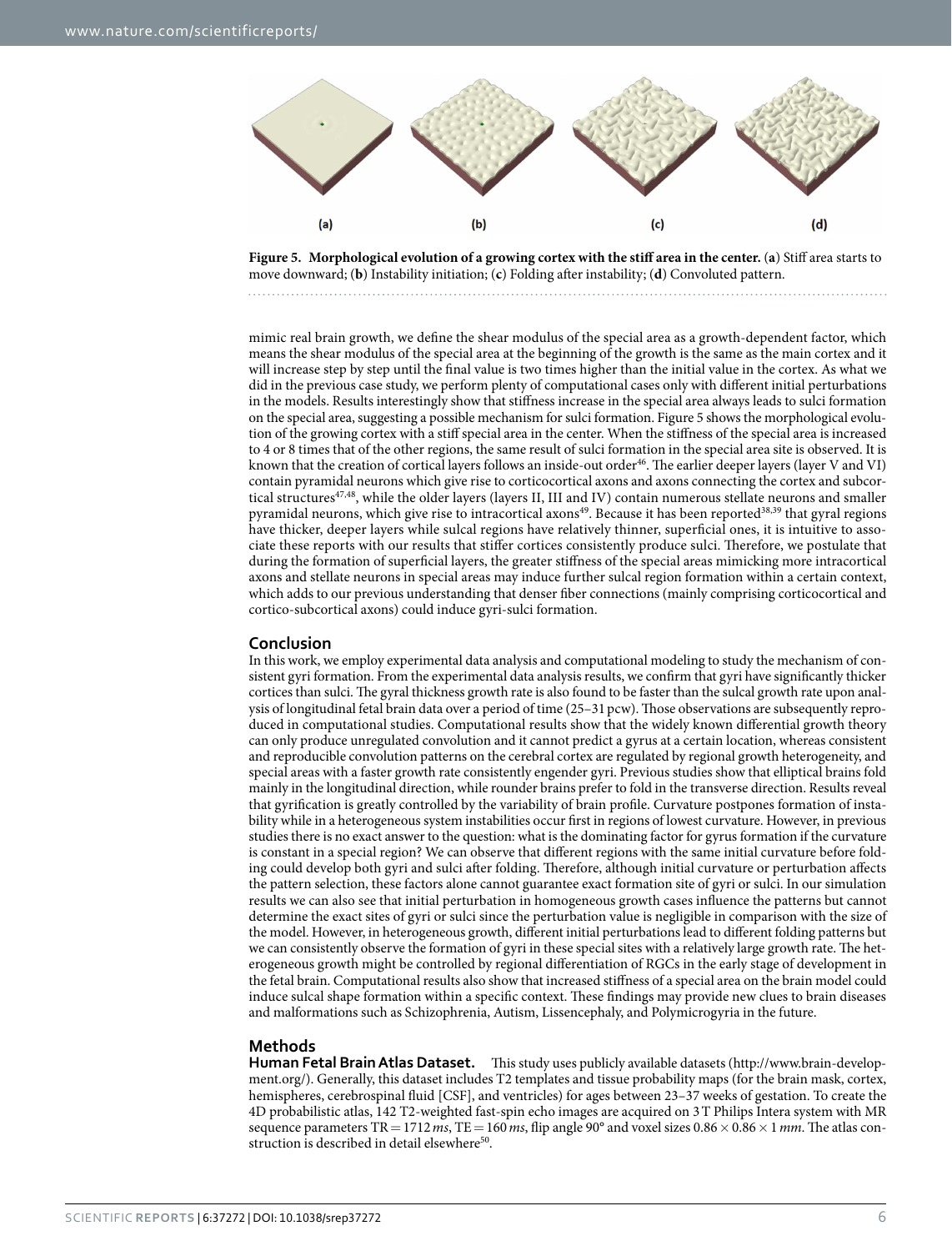

<span id="page-6-0"></span>**Figure 6.** (a) MRI atlas of the 31<sup>st</sup> week fetal brain. (b) Structural MRI data processing of one-time point (the 31<sup>st</sup> week brain is used as an example). Step 1: White matter surface and gray matter surface are reconstructed from the atlas via FreeSurfer. Step 2: maximal principal curvatures (MPCs) are obtained on the white matter surface. Step 3: Cortical thickness is obtained based on the white matter surface and gray matter surface. These processing steps are applied to surfaces of other time points. (**c**) Establishment of correspondence of vertices across time course. Step 4: The spherical registration method<sup>[43](#page-9-12)</sup> is used to warp white matter surfaces of all time points to the same spherical space (the 31st week). Black stars in (**b**) and (**c**) illustrate a vertex on the 31st week white matter surface and the corresponding vertices on the other surfaces. (**d**) Cortical thickness values of the vertex highlighted by the black star at different time points. The linear regression model is used to fit the thickness curve. The slope of the regression fit is used as a measurement of the growth rate of the cortex over time. (**e**) Growth rate is mapped to the 31<sup>st</sup> week white matter surface. Step 6: Joint analysis of MPC map and growth rate map.

**Human Connectome Project Dataset.** The Human Connectome Project (HCP) dataset includes diffusion MRI data of 64 subjects obtained from the quarter 1 (Q1) session [\(http://www.humanconnectome.org/](http://www.humanconnectome.org/)). Structural MRI (sMRI) data in this dataset is used to compute the distribution of cortical thickness across regions and subjects. Imaging parameters are TR: 2400 ms, TE: 2.4 ms, Flip Angle: 8 deg, FOV: 224 mm × 224 mm, voxel size 0.7 mm isotropic; T2 weighted MRI: TR: 3200 ms, TE: 565 ms, Flip Angle: variable, FOV: 224 mm × 224 mm, voxel size 0.7mm. The preprocessing steps of the sMRI data, including skull removal, tissue segmentation, surface reconstruction, structural attribute (including cortical thickness) computation and labelling etc., are conducted via the HCP standard pipeline via FSL and Freesurfer<sup>51</sup>, and those pre-processed results are all included in the released package.

**Imaging Data Analysis Methods.** Generally, HCP dataset provides high resolution sMRI data of a large group of matured humans. It is used to study the relationship between cortical thickness and convolution on the cortices for entire populations. Essentially, the growth rate is, on the other hand, a dynamic measurement, and thus we adopt the longitudinal fetal brain atlas data to study the cortical thickness variation over time.

The surface-based parcellation (Destrieux parcellation scheme) is obtained on HCP subjects via the method in the FreeSurfer toolkit<sup>52</sup>. Cortical thickness attributes of the vertices on the surface are retrieved from the HCP dataset. The cortical thicknesses are measured as the distances between gray matter surfaces and white matter surfaces. As the Destrieux parcellation scheme segments a cortex into gyri and sulci, we separately measure the averaged cortical thickness values on gyri parcels and sulci parcels, and make comparisons between them[52](#page-9-23).

The human fetal brain atlas dataset is composed of longitudinal structural MRI data, and thus the change of cortical thickness across time provides more direct evidence to study the difference between gyral and sulcal regions in terms of cortical growth.

Generally, we calculate the cortical thickness on the surface for each time point. Then, we establish the correspondence of surface vertices over time and use the linear model to fit the cortical thickness curve for each vertex.

Specifically, we first conduct a within-time-point process ([Fig. 6\(a,b\)](#page-6-0)). Segmentation is performed on the atlas using probabilistic white matter, cortex, and CSF maps as initializations. White matter surfaces and gray matter surfaces are reconstructed (Step 1) via the FreeSurfer toolkit<sup>[53](#page-9-24),[54](#page-9-25)</sup>. Maximal principal curvature (MPC) is calculated on the white matter surface (Step 2). MPC is used to represent cortical folding patterns. Generally, a convex cortex section has a positive MPC value, whereas a concave cortex section has a negative MPC value. Cortical thickness for a vertex on the white matter surface is defined as the distance between this vertex and the closest vertex on the gray matter surface (Step 3). Second, we perform a cross-time study. In order to conduct a longitudinal study of the cortical thickness, we need the correspondence for vertices over time. Spherical registration<sup>43</sup> is adopted to warp surfaces of all time points to the  $31<sup>st</sup>$  week spherical space [\(Fig. 6\(c\)](#page-6-0)). Because of the huge variation between the 25<sup>th</sup> week surface and the 31<sup>st</sup> week surface, we register the surface to the one next to it on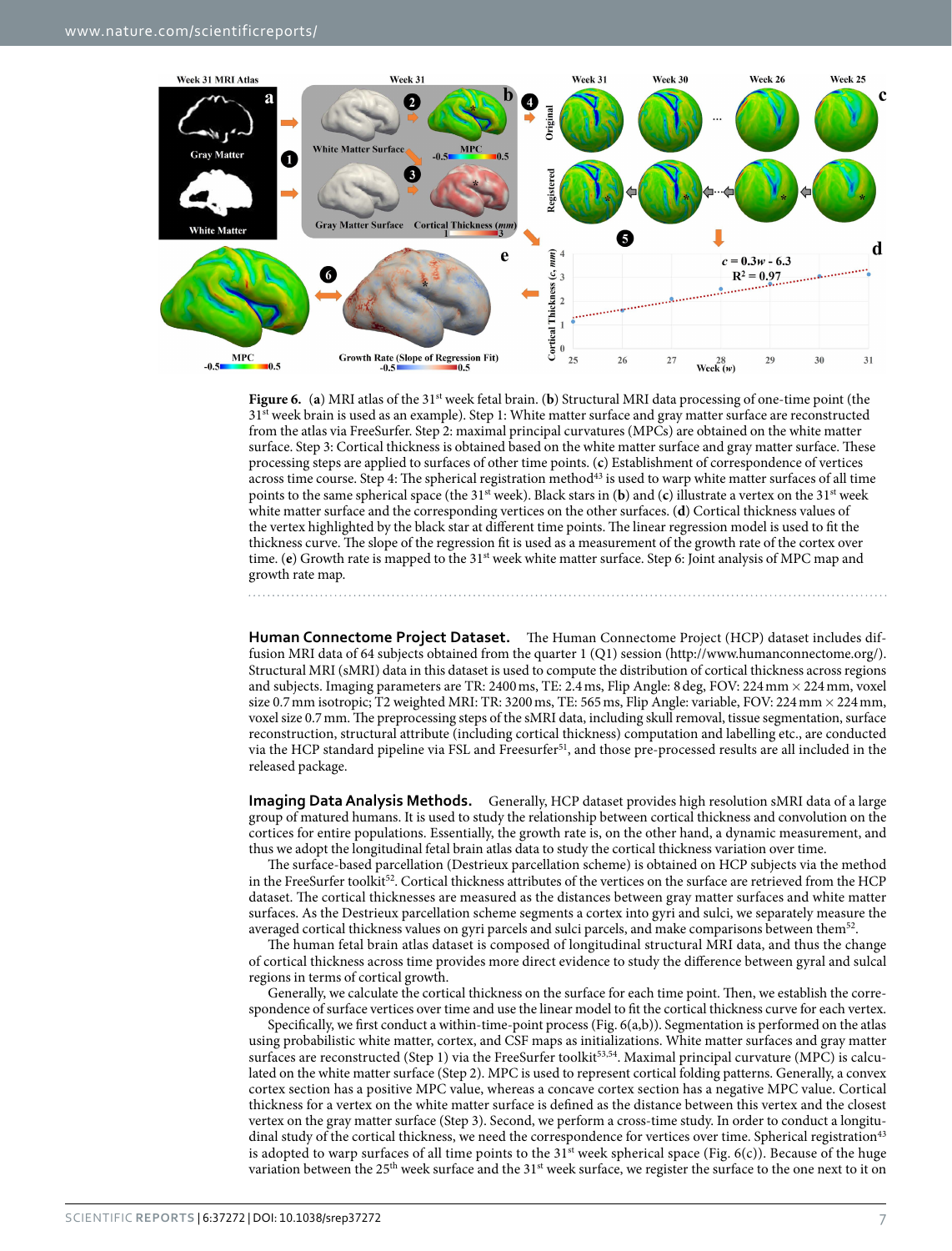the time course (e.g., the  $25<sup>th</sup>$  week surface to the  $26<sup>th</sup>$  week surface and so on). The corresponding vertices on the other surfaces to the one on the 31st week surface (black dots) are determined by successively tracing the deformation fields backward. Next, we use a linear regression model to fit the cortical thickness curve for each vertex (Step 5 & [Fig. 6\(d\)\)](#page-6-0). The slope of the regression fit is used as the profile of the growth rate. A large slope value indicates that the cortex of the given vertex grows with a comparatively fast rate. Finally, the slope of the regression fit is mapped to the 31st week surface. It is jointly studied with the MPC map, which represents the convex-concave folding patterns, to investigate the difference between gyri (convex patterns) and sulci (concave patterns) in terms of the growth rate of the cortical thickness.

**Deformation field and governing equation.** To find the deformation field of a growing cortex in a planar bilayer model, a decomposition of deformation gradient theory is carried out. The deformation gradient, *F*, is represented by a multiplication of the elastic tensor, *A*, which induces stress and a growth tensor, *G* which causes volume change, as depicted in Eq. (1). Although both *G* and *A* tensors may be incompatible deformations, their multiplication, *F*, should be a compatible deformation<sup>55</sup>. This basic concept in general is valid for both isotropic and anisotropic growth.

$$
F = A \cdot G \tag{1}
$$

where  $F = \partial x / \partial X$  and it maps the initial configuration to the grown and current configuration. We consider that the upper layer as the cortex grows isotropically and introduce its growth tensor "*G*" as the identity tensor scaled by the growth multiplier.

$$
G = gI \tag{2}
$$

where *I* is the identity tensor and *g* is the growth multiplier. Hence, growth rate in all directions (in-plane and out of plane) occurs at an equal rate. Generally, the growth tensor depends on the stress state and deformation field as well as other factors. For simplicity, we assume that the growth tensor is a function with a known spatial distribution, insinuating that all of the information is independent of stresses<sup>56</sup>.

Many biological soft tissues can be modeled by a hyperelastic material with a strain energy function *W*(*A*). Also, the elastic deformation of living soft tissues yields little volume change; therefore, the nonlinear response of these materials can be further described by an isotropic incompressible hyperelastic material. The corresponding Cauchy stress  $\sigma$  can be expressed by an available method<sup>[57](#page-9-28)</sup>

$$
\sigma = A \frac{\partial W}{\partial A} - pI \tag{3}
$$

where p is a Lagrange multiplier to guarantee incompressibility and I is the second-order unit vector. In the absence of any body force, mechanical equilibrium imposes

$$
\text{div} \ \ \boldsymbol{\sigma} = 0 \tag{4}
$$

where "div" stands for the divergence operator in the current configuration. There are several proposed material behaviors for hyperelastic materials. Here a simple and common model with a nonlinear neo-Hookean behavior is implemented $32,34,57-60$  $32,34,57-60$  $32,34,57-60$  $32,34,57-60$ .

$$
W = \frac{\mu}{2} (\lambda_1^2 + \lambda_2^2 + \lambda_3^2 - 3)
$$
\n(5)

where  $\mu$  is the shear modulus and  $\lambda_1$ ,  $\lambda_2$  and  $\lambda_3$  are the principal stretches. Deformation and stress fields of a growing model are related to the energy function. This equation follows the fundamental principles of continuum mechanics and is considered as the constitutive relationship of the incompressible hyperelastic material we discuss in this paper.

**Finite Element Model.** A three-dimensional (3D) plate model consisting of double-layer soft tissue as a small piece of the brain (Fig. S1(a)) is constructed in this study to investigate the fundamental mechanism of consistent gyri formation during cortical folding. Selection of the flat structure is because the main purpose of this study is to find the effect of the heterogeneous growth and stiffness of cerebral cortex on the gyri formation rather than the effect of the geometry of the model. Two dimensional flat models for cortical folding have been successfully used in recent studies to determine a set of important and effective parameters in the brain folding process, e.g. growth rate, cortex thickness, material property[34](#page-9-5),[61](#page-9-29). Non-flat models have also shown that in addition to these factors, geometrical curvature of the model also plays an important role in gyri formation and pattern selection<sup>[21,](#page-8-11)32</sup>. In our model, the top layer represents the developing cortical plate (cortex) and the bottom layer is the core of the brain which is considered as a simple organization of the subplate, intermediate zone, and ventricular zone<sup>59</sup>. The cerebral cortex is a thin  $(2-4 \, mm)^{31}$  layer in contrast to the inner core which has a thickness around 50*mm*[45.](#page-9-14) The dimension of the plate is selected to be large enough in comparison with the wavelength of the folded patterns in experiments. The dimension of the model is 300×300×50*mm* and the thickness of the cortex is 2 mm before growth. Growth in the model is simulated via thermal expansion<sup>23,[35,](#page-9-6)[62](#page-9-31)</sup>. For understanding the detail of analogy between volumetric growth model and thermal stress model please check reference<sup>[62](#page-9-31)</sup>. Derivations indicate that, at least for isotropic volumetric growth problems, an analysis based on the growth model can be replaced by a thermal stress analysis. For isotropic thermal expansion problems, the thermal deformation gradient can be given by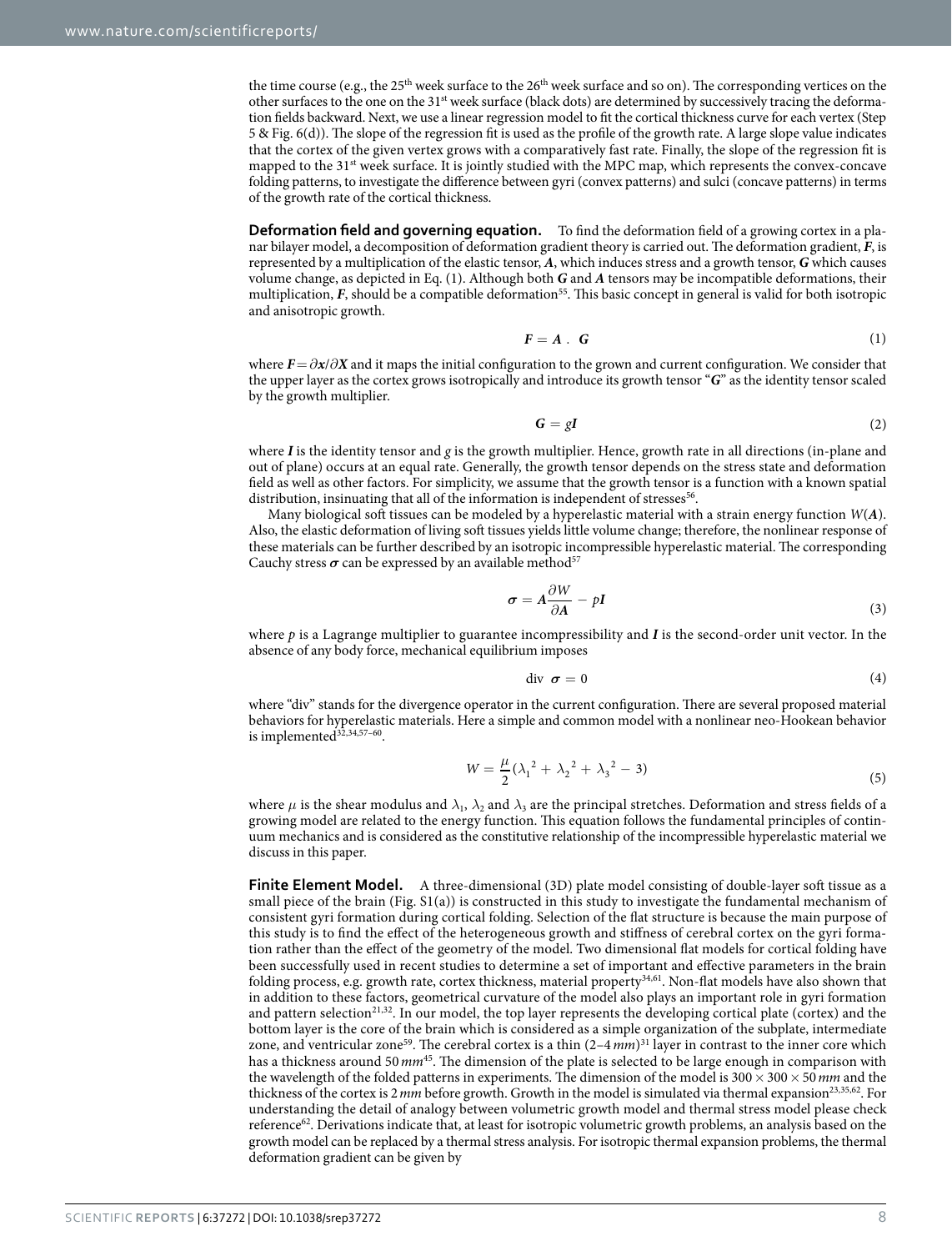$$
F_{\theta} = \nu I \tag{6}
$$

where  $F_{\theta}$  is the thermal deformation gradient and v is the thermal stretch. Analogy between *g* and *v* from Eqs. 2 and 6 helps to model growth process by thermal expansion $62$ . By adjusting the thermal expansion coefficient to the cortex section and increasing temperature in dynamic steps, the cortex expands and then starts to fold.

As discussed in the introduction, the differential growth hypothesis assumes that the outer layer of the brain grows at a faster rate than the inner layer does, which is considered as the driving mechanism of cortical folding<sup>21</sup>.

Figure S1(b,c) shows the biological foundation of the growing brain model with an inferential summary of regulation mechanisms of cortical folding patterns in Fig. S1(d). Generally, radial glial cells (RGCs) with lower levels of Trnp1 could generate basal progenitors (BPs), also known as intermediate progenitor cells (IPCs), and basal radial glial cells (bRGCs). BPs produce neurons while bRGCs provide additional guiding structures inducing faster neuron migration and finally resulting in considerable radial and lateral expansion, i.e. the convex folding pattern suggested in the literature[28.](#page-9-0) Therefore, at the cellular level, the distribution difference of RGCs regulates radial expansion of the cortical plate by controlling the amount of migrating neurons. This intriguing regional difference has been confirmed in the cerebral cortex of human fetuses<sup>42</sup>. This biological foundation of the growing brain model lends compelling evidence to support the differential growth hypothesis used in this paper. The Dynamic-Explicit solver in ABAQUS software, which is suitable for large deformation, nonlinear, and quasi-static problems, is implemented to perform the morphological evolution of the growing brain. A series of initial small perturbations are introduced into the models to check the effect of initial perturbations on gyri formation. Deformation patterns after instability are not guaranteed to be exactly symmetric although the initial model is symmetric<sup>63</sup>. Robustness studies have been performed and concluded that as long as the mesh size is small enough, the qualitative features of the models do not depend on the mesh size. To balance the computational cost and accuracy, only the cortex section has a mesh with fine elements. Our previous study has shown that the folded patterns of the model after growth and instability do not depend on the absolute value of the elastic moduli of the cortex and core, rather, they just depend on the core/cortex elastic modulus ratio<sup>35</sup>. Material properties of the cortex and core are kept the same, as it has been shown that there is no significant difference between gray and white matter material properties<sup>[64](#page-9-33)</sup>. We consider the shear modulus of both the cortex and core (μ in Eq. 5) to be 330 *P*[65](#page-9-34). Two types of computational models are considered here: one with a uniform cortex and the other with the cortex having a special area, as shown in Fig. S2. The special area is assumed as a designed factor to induce heterogeneous growth or stiffness in the cortex, thereby unveiling the fundamental mechanism for gyri formation.

#### **References**

- <span id="page-8-0"></span>1. Kostović, I. & Jovanov-Milošević, N. The development of cerebral connections during the first 20–45 weeks' gestation. *Semin. Fetal. Neonatal. Med.* **11,** 415–422 (2006).
- <span id="page-8-1"></span>2. Zilles, K., Palomero-Gallagher, N. & Amunts, K. Development of cortical folding during evolution and ontogeny. *Trends Neurosci.* **36,** 275–284 (2013).
- <span id="page-8-2"></span>3. Toro, R. & Burnod, Y. A morphogenetic model for the development of cortical convolutions. *Cereb. Cortex.* **15,** 1900–1913 (2005).
- <span id="page-8-3"></span>4. Landrieu, P., Husson, B., Pariente, D. & Lacroix, C. MRI-neuropathological correlations in type 1 lissencephaly. *Neuroradiology* **40,** 173–176 (1998).
- 5. Sallet, P. C. *et al.* Reduced cortical folding in schizophrenia: an MRI morphometric study. *Am. J. Psychiatry* **160,** 1606–1613 (2003).
- 6. Tortori-Donati, P., Rossi, A. & Biancheri, R. *Brain Malformations*, Springer, Berlin Heidelberg (2005).
- 7. Nordahl, C. W. *et al.* Cortical folding abnormalities in autism revealed by surface-based morphometry. *J. Neurosci.* **27,** 11725–11735  $(2007)$
- <span id="page-8-5"></span><span id="page-8-4"></span>8. Fischl, B. *et al.* Cortical folding patterns and predicting cytoarchitecture. *Cereb. Cortex*. **18,** 1973–80 (2008).
- 9. Smith, G. E. New Studies on the Folding of the Visual Cortex and the Significance of the Occipital Sulci in the Human Brain. *J. Anat. Physiol.* **41,** 198–207 (1907).
- 10. Zilles, K., Armstrong, E., Schleicher, A. & Kretschmann, H. J. The human pattern of gyrification in the cerebral cortex. *Anat. Embryol.* **179,** 173–179 (1988).
- 11. Rogers, J. *et al.* On the genetic architecture of cortical folding and brain volume in primates. *Neuroimage* **53,** 1103–1108 (2010).
- <span id="page-8-6"></span>12. Van Essen, D. C., Ry, H. A., Joshi, S. & Miller, M. I. Functional and structural mapping of human cerebral cortex: solutions are in the surface. *Proc. Natl. Acad. Sci. USA* **95,** 788–795 (1998).
- <span id="page-8-7"></span>13. Le Gros Clark, W. Deformation patterns on the cerebral cortex. In: *Essays on growth and form*, Oxford: Oxford University Press 1–23 (1945).
- <span id="page-8-8"></span>14. Chen, H. *et al.* A dynamic skull model for simulation of cerebral cortex folding. *Med. Image. Comput. Comput. Assist. Interv.* **13,** 412–419 (2010).
- <span id="page-8-9"></span>15. Sur, M. & Rubenstein, J. L. R. Patterning and plasticity of the cerebral cortex. *Science* **310,** 805–810 (2005).
- 16. Van Essen, D. C. A tension-based theory of morphogenesis and compact wiring in the central nervous system. *Nature* **385,** 313–318  $(1997)$
- <span id="page-8-10"></span>17. Nie, J. *et al.* Axonal fiber terminations concentrate on gyri. *Cereb. Cortex* **22,** 2831–2839 (2012).
- 18. Caviness, V. S. Mechanical model of brain convolutional development. *Science* **189,** 18–21 (1975).
- 19. Cartwright, J. H. Labyrinthine turing pattern formation in the cerebral cortex. *J. Theor. Biol.* **217,** 97–103 (2002).
- <span id="page-8-11"></span>20. Brown, M., Keynes, R. & Lumsden, A. *The developing brain*. Oxford University Press, Oxford (2002).
- 21. Bayly, P. V., Okamoto, R. J., Xu, G., Shi, Y. & Taber, L. A. A cortical folding model incorporating stress-dependent growth explains gyral wavelengths and stress patterns in the developing brain. *Phys. Biol.* **10,** 016005 (2013).
- 22. Ronan, L. *et al.* Differential Tangential Expansion as a Mechanism for Cortical Gyrification. *Cereb. Cortex* **24,** 2219–2228 (2013).
- <span id="page-8-15"></span>23. Razavi, M. J., Zhang, T., Li, X., Liu, T. & Wang, X. Role of mechanical factors in cortical folding development. *Phys. Rev. E*. **92.** 032701 (2015).
- <span id="page-8-12"></span>24. Welker, W. Why Does Cerebral Cortex Fissure and Fold? *Cerebral Cortex*. Jones, E. & Peters, A., Springer US 8B, 3–136 (1990).
- <span id="page-8-13"></span>25. Lefevre, J. & Mangin, J. F. A reaction-diffusion model of human brain development. *Plos Comput. Biol.* **6,** e1000749 (2010).
- <span id="page-8-14"></span>26. Gaudillière, B., Konishi, Y., de la Iglesia, N., Yao, G. & Bonni, A. A CaMKII-NeuroD signaling pathway specifies dendritic morphogenesis. *Neuron* **41,** 229–41 (2004).
- 27. Konishi, Y., Stegmüller, J., Matsuda, T., Bonni, S. & Bonni, A. Cdh1-APC controls axonal growth and patterning in the mammalian brain. *Science* **303,** 1026–1030 (2004).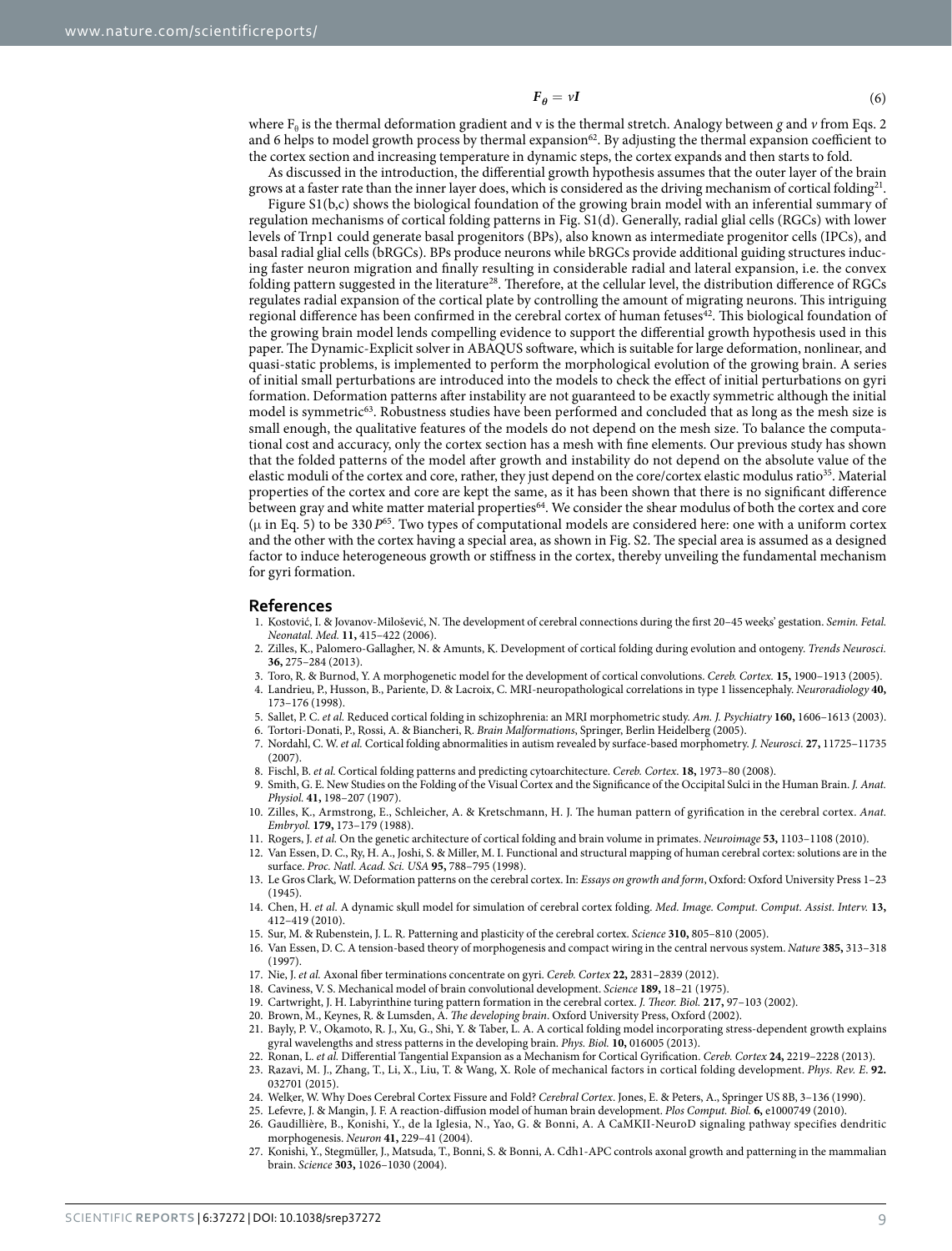- <span id="page-9-0"></span>28. Götz, M. & Huttner, W. B. The cell biology of neurogenesis. *Nat. Rev. Mol. Cell. Biol*. **6,** 777–788 (2005).
- 29. Sun, T. & Hevner, R. F. Growth and folding of the mammalian cerebral cortex: from molecules to malformations. *Nat. Rev. Neurosci*. **15,** 217–232 (2014).
- <span id="page-9-1"></span>30. Mota, B. & Herculano-Houzel, S. Cortical folding scales universally with surface area and thickness, not number of neurons. *Science* **349,** 74–77 (2015).
- <span id="page-9-2"></span>31. Bayly, P. V., Taber, L. A. & Kroenke, C. D. Mechanical forces in cerebral cortical folding: a review of measurements and models. *J. Mech. Behav. Biomed. Mater.* **29,** 568–581 (2014).
- <span id="page-9-3"></span>32. Budday, S., Steinmann, P., Goriely, A. & Kuhl, E. Size and curvature regulate pattern selection in the mammalian brain. *Extreme Mech. Lett*. **4,** 193–198 (2015).
- <span id="page-9-4"></span>33. Holland, M. A., Miller, K. E. & Kuhl, E. Emerging Brain Morphologies from Axonal Elongation. *Ann. Biomed. Eng.* **43,** 1640–1653 (2015).
- <span id="page-9-5"></span>34. Budday, S., Raybaud, C. & Kuhl, E. A mechanical model predicts morphological abnormalities in the developing human brain. *Sci. Rep.* **4,** 5644 (2014).
- <span id="page-9-6"></span>35. Razavi, M. J., Zhang, T., Liu, T. & Wang, X. Cortical Folding Pattern and its Consistency Induced by Biological Growth. *Sci. Rep.* **5,** 14477 (2015).
- <span id="page-9-7"></span>36. Liu, T., Nie, J., Tarokh, A., Guo, L. & Wong, S. T. C. Reconstruction of central cortical surface from brain MRI images: method and application. *Neuroimage* **40,** 991–1002 (2008).
- <span id="page-9-8"></span>37. Fischl, B. & Dale, A. M. Measuring the thickness of the human cerebral cortex from magnetic resonance images. *Proc Natl Acad Sci USA* **97,** 11050–11055 (2000).
- <span id="page-9-19"></span>38. Hilgetag, C. C. & Barbas, H. Developmental mechanics of the primate cerebral cortex. *Anat. Embryol.* (*Berl*) **210,** 411–7 (2005).
- <span id="page-9-20"></span>39. Hilgetag, C. C. & Barbas, H. Role of mechanical factors in the morphology of the primate cerebral cortex. *Plos Comput. Biol*. **2,** e22 (2006).
- <span id="page-9-9"></span>40. Sowell, E. R. *et al.* Longitudinal mapping of cortical thickness and brain growth in normal children. *J. Neurosci*. **24,** 8223–8231 (2004).
- <span id="page-9-11"></span><span id="page-9-10"></span>41. Borrell, V. & Götz, M. Role of radial glial cells in cerebral cortex folding. *Curr Opin Neurobiol*. **27,** 39–46 (2014).
- 42. Stahl, R. *et al.* Trnp1 regulates expansion and folding of the mammalian cerebral cortex by control of radial glial fate. *Cell* **153,** 535–549 (2013).
- <span id="page-9-12"></span>43. Yeo, B. T. *et al.* Spherical demons: fast diffeomorphic landmark-free surface registration. *IEEE Trans. Med. Imaging* **29,** 650–68 (2010).
- <span id="page-9-13"></span>44. Levine, D. & Barnes, P. D. Cortical maturation in normal and abnormal fetuses as assessed with prenatal MR imaging. *Radiology* **210,** 751–758 (1999).
- <span id="page-9-14"></span>45. Tallinen, T., Chung, J. Y., Biggins, J. S. & Mahadevan, L. Gyrification from constrained cortical expansion. *Proc. Natl. Acad. Sci. USA* **111,** 12667–12672 (2014).
- <span id="page-9-15"></span>46. Rakic, P. Neurons in rhesus monkey visual cortex: systematic relation between time of origin and eventual disposition. *Science* **183,** 425–427 (1974).
- <span id="page-9-16"></span>47. Lam, Y. W. & Sherman, S. M. Functional organization of the somatosensory cortical layer 6 feedback to the thalamus. *Cereb. Cortex* **20,** 13–24 (2010).
- <span id="page-9-17"></span>48. Kim, E. J., Juavinett, A. L., Kyubwa, E. M., Jacobs, M. W. & Callaway, E. M. Three Types of Cortical Layer 5 Neurons That Differ in Brain-wide Connectivity and Function. *Neuron* **88,** 1253–1267 (2015).
- <span id="page-9-18"></span>49. Qi, G. & Feldmeyer, D. Dendritic target region-specific formation of synapses between excitatory layer 4 neurons and layer 6 pyramidal cells. *Cereb. Cortex* **26,** 1569–1579 (2015).
- <span id="page-9-22"></span><span id="page-9-21"></span>50. Kuklisova-Murgasova, M. *et al.* A dynamic 4D probabilistic atlas of the developing brain. *Neuroimage* **54,** 2750–2763 (2011).
- 51. Glasser, M. F. *et al.* The minimal preprocessing pipelines for the Human Connectome Project. *Neuroimage* **80,** 105–124 (2013).
- <span id="page-9-24"></span><span id="page-9-23"></span>52. Fischl, B. *et al.* Automatically parcellating the human cerebral cortex. *Cereb. Cortex* **14,** 11–22 (2004).
- 53. Fischl, B., Liu, A. & Dale, A. M. Automated manifold surgery: constructing geometrically accurate and topologically correct models of the human cerebral cortex. *IEEE Trans Med Imaging* **20,** 70–80 (2001).
- <span id="page-9-25"></span>54. Segonne, F., Pacheco, J. & Fischl, B. Geometrically accurate topology-correction of cortical surfaces using nonseparating loops. *IEEE Trans Med Imaging* **26,** 518–529 (2007).
- <span id="page-9-26"></span>55. Rodriguez, E. K., Hoger, A. & McCulloch, A. D. Stress-dependent finite growth in soft elastic tissues. *J. biomech.* **27,** 455–467 (1994).
- <span id="page-9-27"></span>56. Ben Amar, M. & Goriely, A. Growth and instability in elastic tissues. *J. Mech. Phys. Solids* **53,** 2284–2319 (2005).
- <span id="page-9-28"></span>57. Li, B., Cao, Y. P., Feng, X. Q. & Gao, H. Surface wrinkling of mucosa induced by volumetric growth: Theory, simulation and experiment. *J. Mech. Phys. Solids* **59,** 758–774 (2011).
- 58. Eskandari, M., Kuschner, W. G. & Kuhl, E. Patient-Specific Airway Wall Remodeling in Chronic Lung Disease. *Ann. Biomed. Eng*. **43,** 2538–2551 (2015).
- <span id="page-9-30"></span>59. Razavi, M. J. & Wang, X. Morphological patterns of a growing biological tube in a confined environment with contacting boundary. *RSC Advances* **5,** 7440–7449 (2015).
- 60. Razavi, M. J., Pidaparti, R. & Wang, X. Surface and interfacial creases in a bilayer tubular soft tissue. *Physical Review E* **94,** 022405 (2016).
- <span id="page-9-29"></span>61. Budday, S., Steinmann, P. & Kuhl, E. The role of mechanics during brain development. *Journal of the Mechanics and Physics of Solids* **72,** 75–92 (2014).
- <span id="page-9-31"></span>62. Cao, Y., Jiang, Y., Li, B. & Feng, X. Biomechanical modeling of surface wrinkling of soft tissues with growth-dependent mechanical properties. *Acta Mechanica Solida Sinica* **25,** 483–492 (2012).
- <span id="page-9-32"></span>63. Tallinen, T., Biggins, J. S. & Mahadevan, L. Surface sulci in squeezed soft solids. *Phys. Rev. Lett.* **110,** 024302 (2013).
- <span id="page-9-33"></span>64. Budday, S. *et al.* Mechanical properties of gray and white matter brain tissue by indentation. *Journal of the mechanical behavior of biomedical materials* **46,** 318–330 (2015).
- <span id="page-9-34"></span>65. Mihai, L. A., Chin, L., Janmey, P. A. & Goriely, A. A comparison of hyperelastic constitutive models applicable to brain and fat tissues. *Journal of The Royal Society Interface* **12,** 0486 (2015).

#### **Acknowledgements**

T. Zhang was supported by NSFC 31500798, and NSFC 31671005. T. Liu was supported by NSF CAREER Award (IIS-1149260), NIH R01 DA-033393, NIH R01 AG-042599, NSF CBET-1302089, and NSF BCS-143905. X. Wang and M Razavi were supported by the University of Georgia Start-up research funding.

#### **Author Contributions**

X.W. and T.L. conceived and designed the simulations and experiments. M.R. performed the simulations and analyzed the data. T.Z. analyzed the imaging data. X.L. and H.C. did the imaging data pre-processing. M.R., T.Z., T.L. and X.W. wrote the paper.